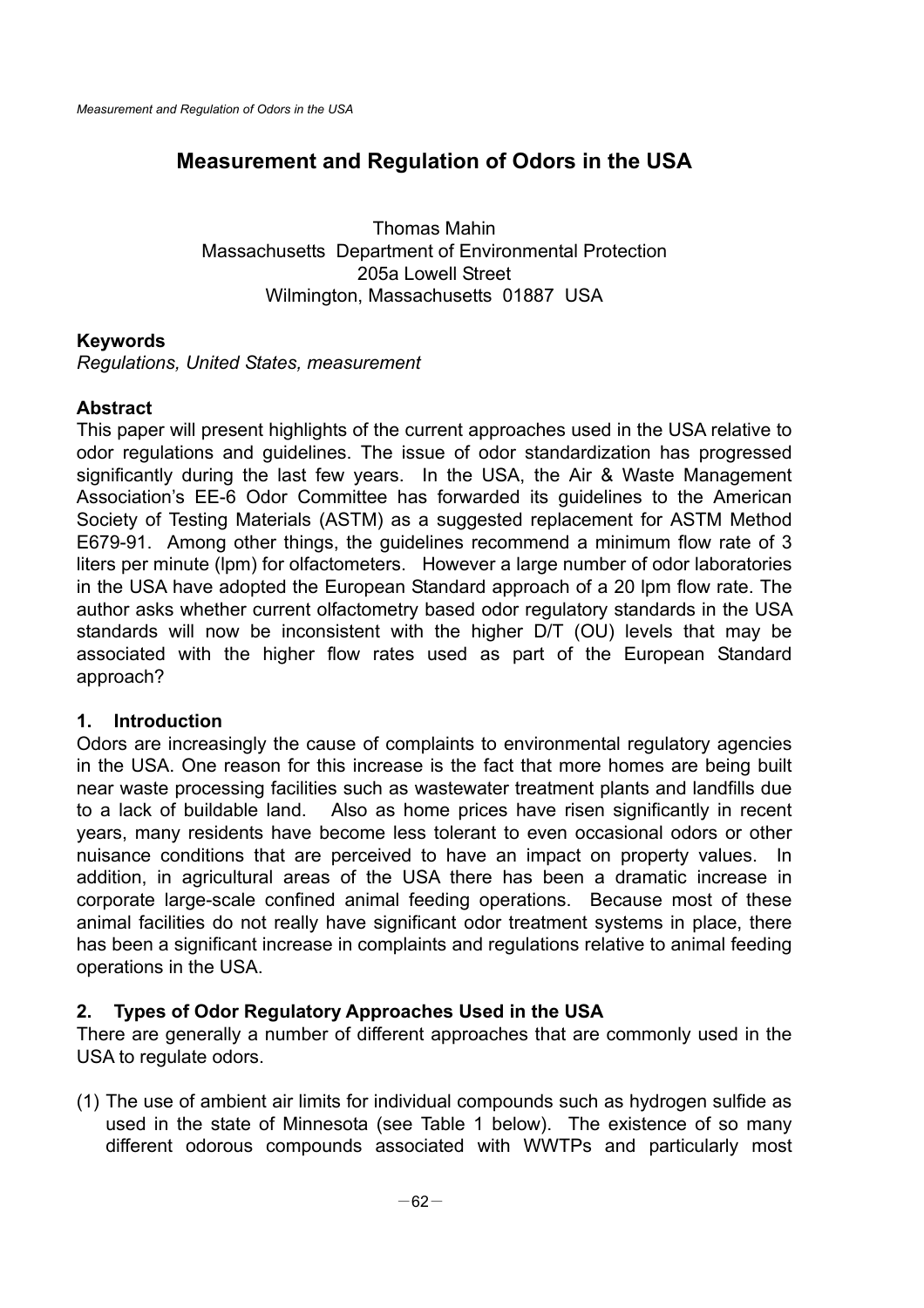livestock operations creates serious potential problems when using individual compounds as the basis for assessing odors. In addition, detection and odor annoyance thresholds cited in the literature and in regulations vary widely for compounds such as hydrogen sulfide.

| Location          | Compound             | <b>Ambient Odor Standard</b>               |  |
|-------------------|----------------------|--------------------------------------------|--|
| California        | Hydrogen sulfide     | 30 ppbv* (1-hour average)                  |  |
| Connecticut       | Hydrogen sulfide     | 6.3 ug/m <sup>3</sup>                      |  |
|                   | Methyl mercaptan     | 2.2 ug/m <sup>3</sup>                      |  |
| Idaho             | Hydrogen sulfide     | 10 ppby (24 hour average)                  |  |
|                   |                      | 30 ppbv (30 min. average)                  |  |
| Minnesota         | Hydrogen sulfide     | 30 ppbv (30 minute average)**              |  |
|                   |                      | 50 ppbv (30 minute average)***             |  |
| Nebraska          | Total reduced sulfur | 100 ppb (30 minute average)                |  |
| <b>New Mexico</b> | Hydrogen sulfide     | 10 ppbv (1 hour avg.) or 30 - 100 ppbv (30 |  |
|                   |                      | minute avg.)                               |  |
| New York State    | Hydrogen sulfide     | 10 ppbv (14 ug/ $m3$ ) 1-hour average      |  |
| New York City     | Hydrogen sulfide     | 1 ppby (for wastewater plants)             |  |
| North Dakota      | Hydrogen sulfide     | 50 ppby (instantaneous, two readings 15    |  |
|                   |                      | min. apart)                                |  |
| Pennsylvania      | Hydrogen sulfide     | 100 ppby (1 hour average)                  |  |
|                   |                      | ppbv (24 hour average)<br>5                |  |
| Texas             | Hydrogen sulfide     | ppby (30 minute avg.) -<br>80              |  |
|                   |                      | residential/commercial & 120 ppbv -        |  |
|                   |                      | industrial, vacant or range lands          |  |

*Table 1. Examples of Ambient Standards for Odor Causing Compounds*  (all agencies listed are state agencies unless otherwise noted) *from Mahin, 2001 (1)* 

\* - parts per billion by volume

\*\* - not to be exceeded more than 2 days in a 5-day period

\*\*\* - not to be exceeded more than 2 times per year

- (2) General regulatory language that prohibits off-site nuisance or annoyance conditions as determined by field inspectors in response to complaints from the public. Some agencies have implemented procedures whereby inspectors rate the intensity of the odor in the field, based on an intensity scale. Six point scales are sometimes used with  $1 = \text{very weak}, 2 = \text{weak}, 3 = \text{distinct}, 4 = \text{strong}, 5 = \text{very}$ strong and 6 = extremely strong. The advantage to this approach is its simplicity and the fact that it is not a theoretical value predicted by a model. One disadvantage for both this approach and the hydrogen sulfide hand-held meter approach is that odor nuisance conditions occur much more frequently in the evening and early morning when regulatory staff are usually not working.
- (3) Off-site limits based on levels predicted by dispersion modeling and using the dynamic olfactometry approach with the criteria reported as odor units (OU),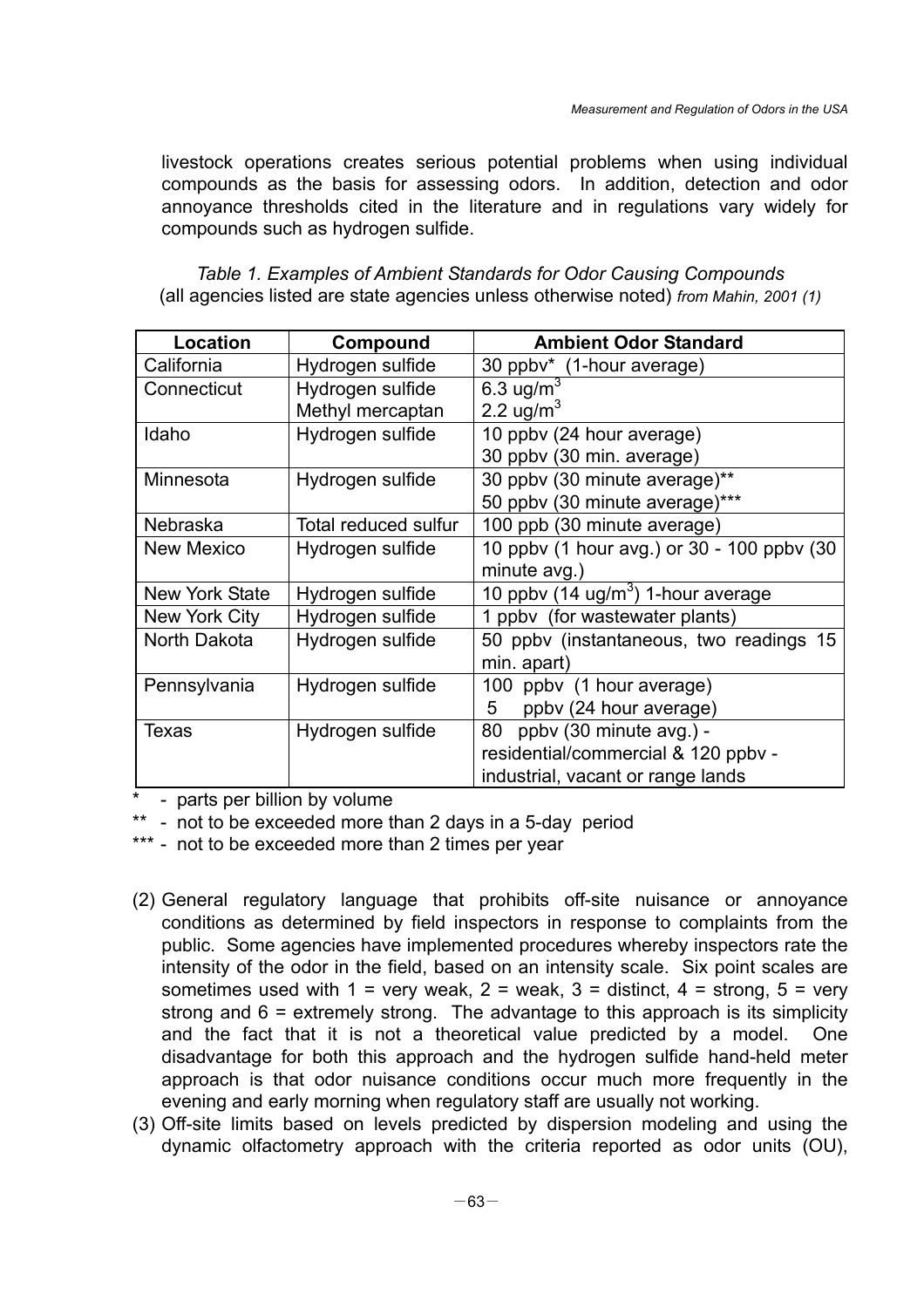OU/m<sup>3</sup> or dilutions/threshold (D/T). The terms D/T, OU/m<sup>3</sup> and OU will be used interchangeably in this paper since they all represent the same concept (see Table 2 below).

- (4) Best available control technology (BACT) or similar approaches that specify required levels of odor treatment controls for new or upgraded large facilities.
- (5) The American Society of Agricultural Engineering (ASAE) document Engineering Practice 379.1 "Control of Manure Odors" recommends setbacks from livestock facilities of 0.4 to 0.8 km for neighboring residences and 1.6 km to residential development (2).

| Location                                              | Off-site standard or<br>guideline | <b>Averaging times</b>                                 |
|-------------------------------------------------------|-----------------------------------|--------------------------------------------------------|
| Allegheny County Wastewater<br>Treatment Plant (WWTP) | 4 D/T (design goal)               | 2-minutes                                              |
| San Francisco Bay Area Air<br><b>Quality District</b> | 5 D/T                             | Applied after at least 10<br>complaints within 90-days |
| State of Colorado                                     | 7 D/T (Scentometer)               |                                                        |
| <b>State of Connecticut</b>                           | 7 D/T                             |                                                        |
| <b>State of Massachusetts</b>                         | $5$ D/T*                          |                                                        |
| State of New Jersey                                   | 5 D/T **                          | 5-minutes or less                                      |
| State of North Dakota                                 | 2 D/T (Scentometer)               |                                                        |
| State of Oregon                                       | 1 to $2$ D/T                      | 15-minutes                                             |
| City of Oakland, CA                                   | 50 D/T                            | 3-minute                                               |
| City of San Diego WWTP                                | 5 D/T                             | 5-minutes                                              |
| <b>City of Seattle WWTP</b>                           | 5 D/T                             | 5-minutes                                              |

*Table 2 Examples of OU/m3 (D/T) Limits Used from Mahin (1)*

**\*** draft policy and guidance for composting facilities

\*\* for biosolids/sludge handling and treatment facilities

The European Committee for Standardization or CEN has developed a standard method for odor laboratory measurement using olfactometry. The standard, which is to be called "Air Quality – Determination of Odour Concentration by Dynamic Olfactometry" will be referred to in this paper as the "European Standard" (3). In the USA, several universities and WWTP districts follow the European standard's basic tenets including: Duke University, Iowa State University, the University of Minnesota, Purdue University, the Los Angeles County Sanitation District and the Minnesota Metropolitan Council (4).

A study conducted for the California Air Resources Board (USA) included the review of six published studies that related to recognizability, unpleasantness and annoyance associated with a variety of unpleasant odors. The analysis concluded that for unpleasant odors the threshold of annoyance is at approximately five times the threshold of detection (5). California's South Coast Air Quality Management District's states that at 5 D/T (OU/m<sup>3</sup>) people become consciously aware of the presence of an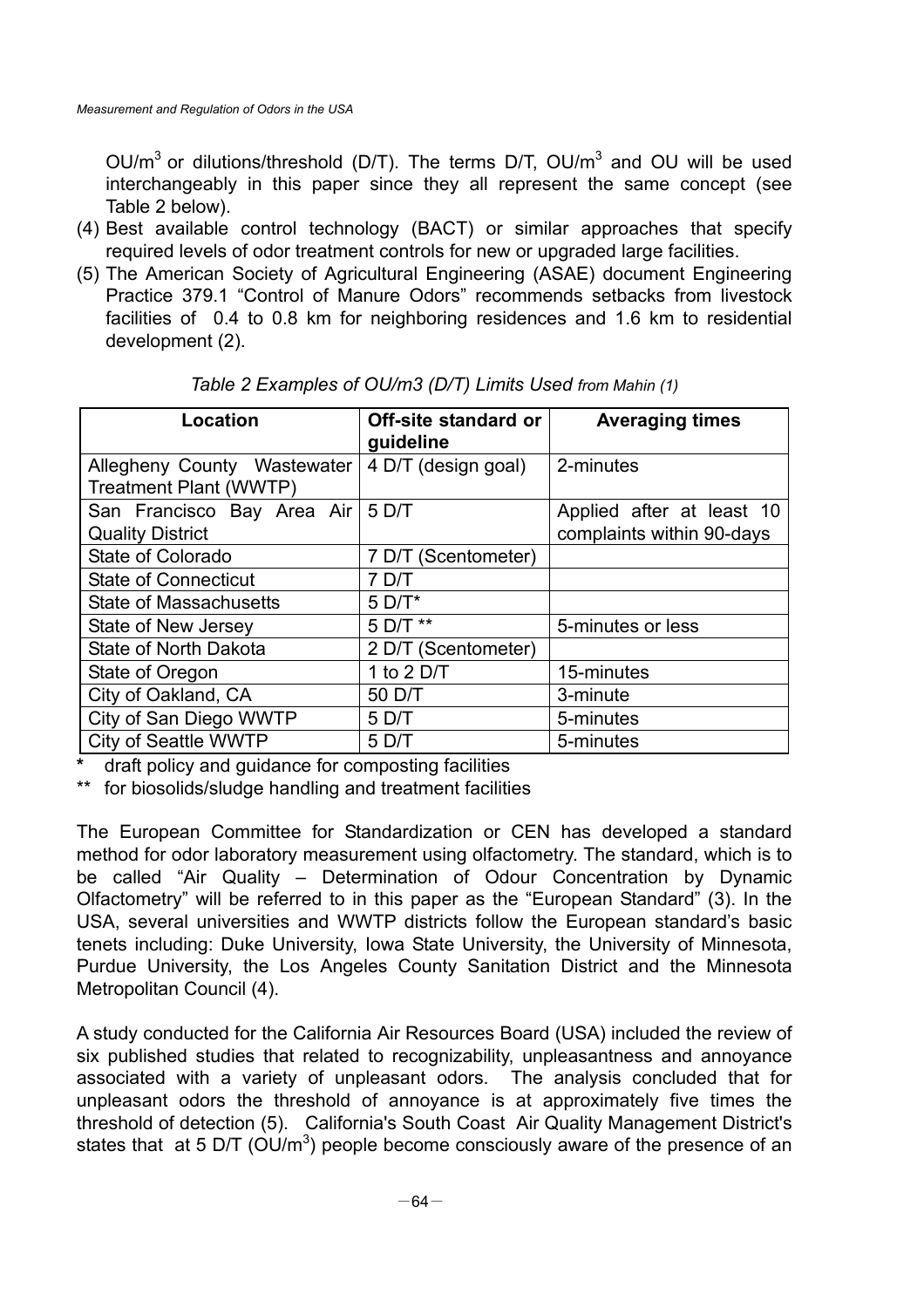odor and that at 5 to 10 D/T odors are strong enough to evoke registered complaints (6)(7). It should be pointed out that there are questions as to whether these assumptions are still valid given the apparent increased sensitivity of the European Standard laboratory methods compared to ASTM Method E 679-91 (8). Given the background  $OU/m<sup>3</sup>$  levels commonly reported and because of the residual odor associated with Tedlar and similar bags, the olfactometric approach should not be used for ambient air odor analysis but rather for impact predictions using dispersion modeling.

# **3. Air & Waste Management Association Guidelines for Odor Sampling and Measurement**

A subcommittee of the EE-6 Odor Committee of the Air and Waste Management Association (A&WMA) was formed to develop a set of guidelines or recommended practices for the standardization of odor sampling procedures and odor measurement techniques by dynamic dilution olfactometry. The A&WMA EE-6 Subcommittee on the Standardization of Odor Measurement prepared a document titled Guidelines for Odor Sampling and Measurement by Dynamic Dilution Olfactometry August 23, 2002 (9). The EE-6 Odor Committee has submitted the Guidelines to the ASTM as a more detailed odor testing replacement method for the current ASTM method E679-91 (Standard Practice for Determination of Odor and Taste Thresholds by a Forced-Choice Ascending Concentration Series Methods of Limits) (8).

The method accepts the use of forced choice or non-forced choice sample presentation method in an ascending concentration triangular method (one diluted odor sample and two blanks per presentation) or a binary method (one diluted odor sample and one blank per presentation). To reduce the variability obtained, the guidelines recommend that panelists also indicate their basis for the choice: pure guess, possible difference or recognize the presence of an odor.

The guidelines recommend that the flow rates of the olfactometer should be calibrated regularly using a primary volume-measuring device (i.e. soap bubble flow meter). To obtain consistent and accurate values, the flow rates of both the dilution (odor-free) air and the sample flows should be measured at all delivery settings several times and averaged to ensure stability.

The guidelines state that screening for detection of n-butanol and at least one other odorant should be conducted using aqueous solutions. Initially, a sub-threshold concentration of the selected odorant in distilled water is compared to two bottles containing only distilled, odor-free (triangular presentation) water. The candidate is asked to pick the bottle containing the odorant. A series of similar triangular presentations are made in an ascending series with the odorant concentrations doubling at each step.

The second screening procedure involves familiarization of the potential candidates with the olfactometric procedures and determines each individual's detection threshold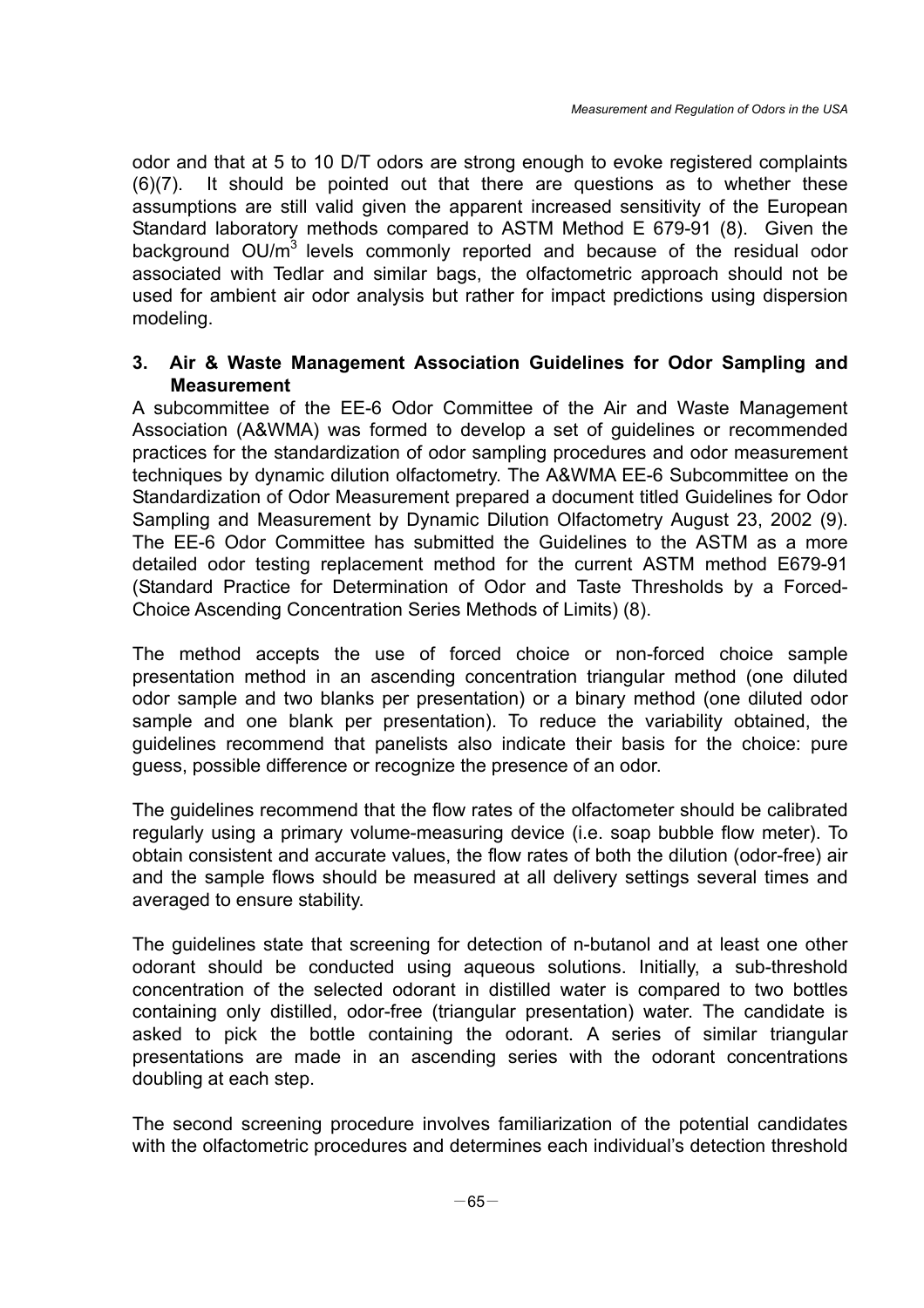for: a standardized concentration on n- butanol and an odor sample or prepared standard representative of the specific project.

The screening samples should be run in triplicate. To be accepted as a panelist, the geometric mean of the individual detection thresholds should be within 0.5 and 2 times the accepted reference value for the reference material used. After all panelists have evaluated a series of dilutions for the test sample, individual panelists' best estimate thresholds (BET) are determined. The BET for a panelist is the geometric mean of that dilution level (or equivalent concentration) at which the first point (highest dilution level) of a consistently correct series of (+) responses (with some degree of certainty) and the dilution level prior to this point. All responses indicated by the panelists as being guesses are disregarded.

# **3.1 Olfactometer Flow Rates**

The guidelines state that the airflow rate from the olfactometer sniff ports must be regulated at a **minimum** of 3 liters per minute (lpm) to account for the variability of individual breathing/sniffing volumes and techniques during olfactory evaluations. The resultant face velocity at the cup face should be between 1 -10 cm/sec.

In the effort to reach international consensus on the standardization of odor measurement techniques, flow rate has probably been the most controversial issues (10). An earlier draft version of the EE-6 Odor Committee guidelines recommended a flow rate of 8 lpm (11). The final version includes a minimum flow rate but no maximum so that the 20 lpm flow rate used in the European Standard approach would still be consistent with the guidelines.

The guidelines also state that smelling chambers should be a cylindrical shape or an ergonomically shaped nasal mask and must be made out of a non-reactive, odor-free material (glass or Teflon). The cup design must allow for an even flow profile at the face of the cup. The diameter of the chambers must be between 5 and 10 cm to allow full insertion of the panelists' nose into the chamber and result in a face velocity that is barely perceptible by the panelists. Note: high flow rates and high face velocities may result in notable discomfort of the panelists.

# **3.2 Odor Sample Collection**

The guidelines state that odor samples should be collected using a sampling line made of an odor-free, chemically inert and non-reactive material (i.e. Teflon or similar). The samples should be collected into gas sampling bags made of Tedlar. This material has been specified because it is the best at maintaining sample integrity and has the lowest background odor. New bags should be purged with odor-free air prior to use to ensure that there is no contamination due to manufacturing "bag" odor. This is especially critical with the collection of low level or ambient odor samples.

Re-use of sampling bags may be possible with low odor (i.e. less than 50 D/T) samples. Pre-used bags should be purged continuously with odor-free air for a minimum of 24 hours and tested to ensure that they are acceptable prior to re-use.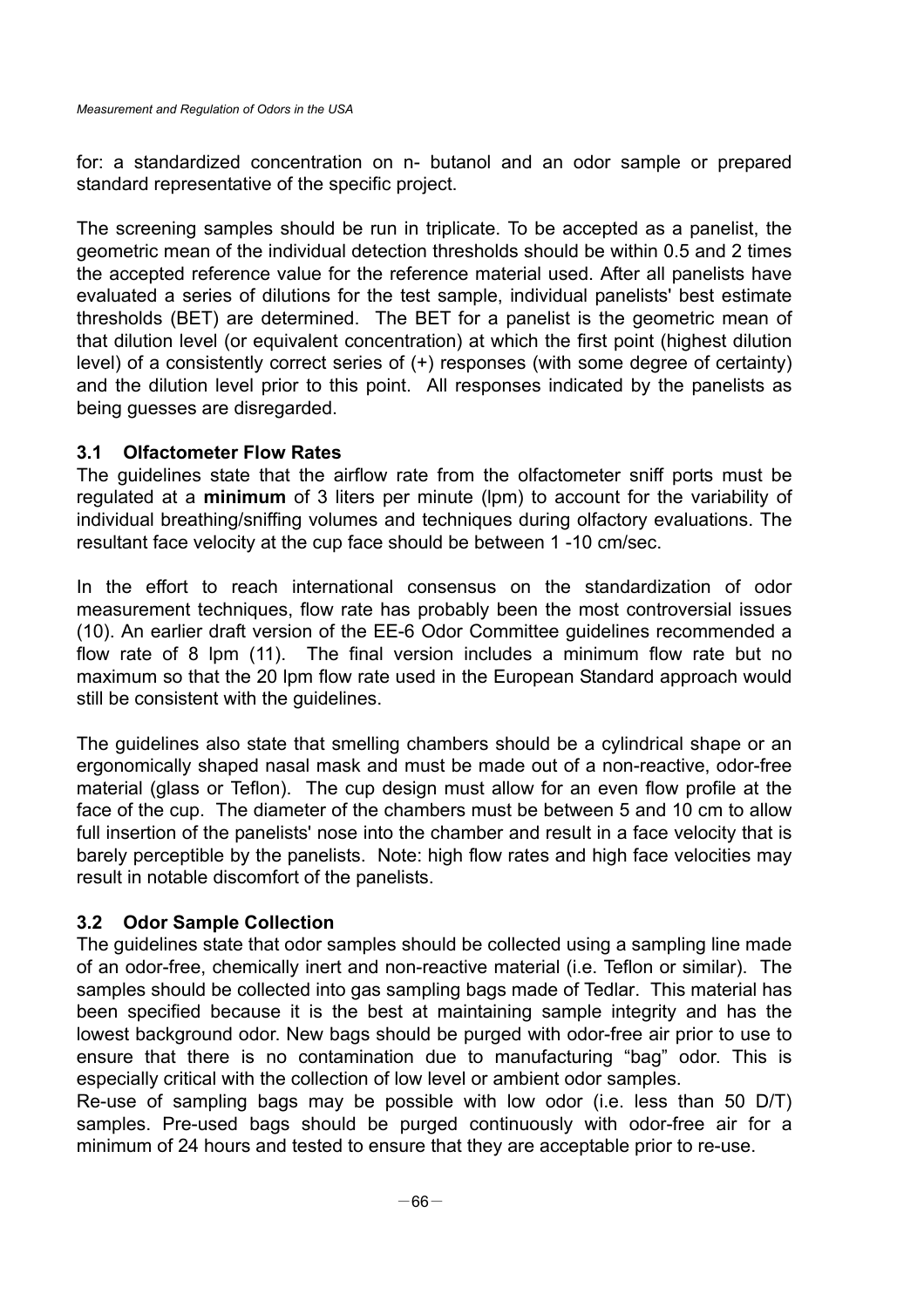The sample bag must be half filled at least once and emptied prior to collecting the final sample in order to precondition the sampling line and the interior walls of the sampling bag. The guidelines state that if pre-dilution of the sample is necessary due to an excessively high odor level, high temperature, or high humidity of the sample gas, pre-conditioning of the sample bag with the diluted sample is also required.

The sampling train should allow for transfer of the gas through the sampling line directly into the sample bag without going through any potential sources of contamination such as rotameters, pumps etc. The recommended method for sample collection is the "evacuated drum" or "sampling lung" where the sample bag is placed within a rigid, leak-proof container. The air inside the container is evacuated using a pump, which causes the bag to fill with sample at a rate equal to the container evacuation rate. Pre-dilution of the sample may be required to prevent condensation in the bag if the sample gas contains a significant amount of moisture

# **4. Conclusions**

- The issue of odor standardization has progressed significant during the last few years. The CEN European Standard has become the official olfactometry odor analysis approach for a number of countries. In the USA, the A&WMA EE-6 Odor Committee has forwarded its guidelines to the American Society of Testing Materials (ASTM) as a suggested replacement for ASTM Method E679-91. In addition, an interlaboratory comparison of seven olfactometry laboratories was conducted in Japan in late 2000 (12).
- The A&WMA guidelines are similar to the European Standard but they do allow quite a bit of flexibility in what olfactometer flow rates cab be used. This could potentially be a problem when attempting to compare data and results from different olfactometry laboratories.
- With the A&WMA guidelines now final, an important issue needs to be analyzed in the future. Current OU/ $m<sup>3</sup>$  (D/T) odor regulatory standards in the USA have traditionally been based on lower olfactometry flow rates used in the past. Will these regulatory standards now be inconsistent with what are believed by some to be the higher D/T (OU) levels associated with the higher olfactometric flow rates associated with the European Standard? There appears to be a need for studies in the future that would compare results from analysis of odor samples using varying olfactometry flow rates.

### **References**

- 1) Mahin, T.D., "Comparison of Different Approaches Used to Regulate Odors Around the World", *Water Science and Technology,* Vol 44 No 9 pp 87-102
- 2) Heber, A.J. (1997) Setbacks for sufficient swine odor dispersion and dilution. Livestock Symposium, http://pasture.ecn.purdue.edu/~heber/setba.htm
- 3) CEN, prEN 13725 Air Quality Determination of Odour Concentration by Dynamic Olfactometry
- 4) Mahin, T.D., Pope, R. and McGinley, M., When is a smell a nuisance? (2000) *Water Environment & Technology,* **12** (5) pp. 49-53.
- 5) Amoore, J.E., A matching-standards method for evaluating odor annoyance. (1991).In: